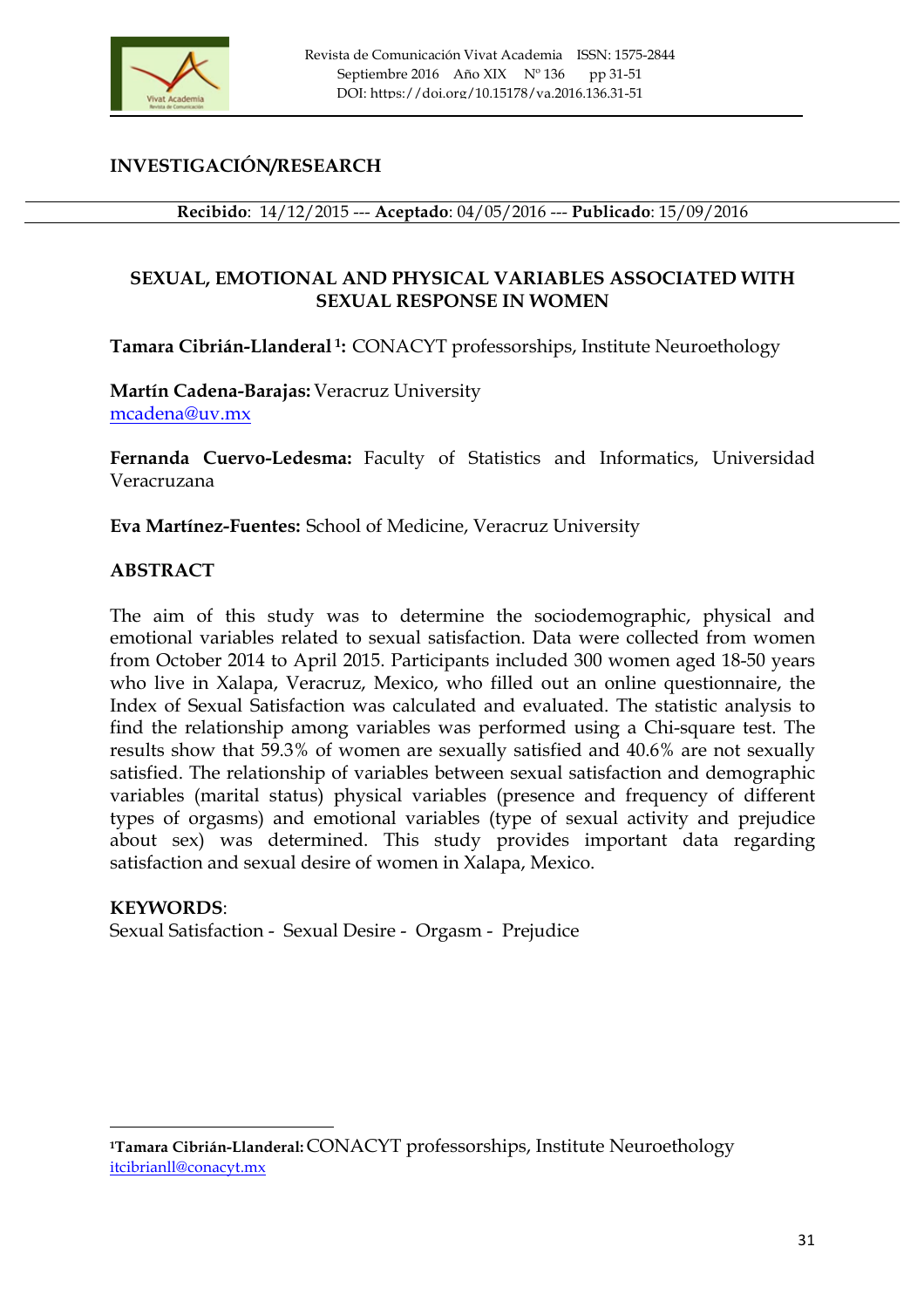# **VARIABLES SEXUALES, EMOCIONALES Y FÍSICAS ASOCIADAS A LA RESPUESTA SEXUAL EN MUJERES**

#### **RESUMEN**

El objetivo de este estudio fue determinar la relación de variables sociodemográficas, físicas y emocionales con la satisfacción sexual. Los datos fueron recabados de octubre de 2014 a abril de 2015. La muestra fue de 300 mujeres de 18 a 50 años que vivieran en la comunidad de Xalapa, Veracruz, México y respondieran un cuestionario en línea y al Índice de Satisfacción Sexual. El análisis estadístico para encontrar la relación entre variables se realizó mediante la prueba estadística de independencia chi- cuadrada de Pearson. Los resultados muestran que el 59.3 % de las mujeres se encuentra sexualmente satisfechas y el 40.6 % no satisfechas. Se determinó la asociación de variables entre la satisfacción sexual y variables sociodemográficas (estado civil) variables físicas (presencia y frecuencia de diferentes tipos de orgasmos) y variables emocionales (tipo de actividad sexual y prejuicio ante el sexo). El presente trabajo aporta datos relevantes en relación a la satisfacción y el deseo sexual de mujeres de Xalapa, Ver., México

#### **PALABRAS CLAVE**

Satisfacción Sexual - Deseo Sexual - Orgasmo - Prejuicio

#### **1. INTRODUCTION**

There are few studies about the sociocultural mechanisms underlying desire and sexual satisfaction. The women from Veracruz are at high risk for the association of negative factors to sexuality such as teenage pregnancy, cervical cancer, plus a high incidence of sexual and emotional abuse.

Sexuality should be considered in a multidimensional way, considering biological, psychological, social and neurobiological sex factors. In various animal species, sexual behavior patterns are fully defined and determined by physiological processes, for example, males of many species are always ready to mate, while females depend largely on hormonal cycles that can last days or months, this makes sexual behavior in nonhuman animals to be often intended for reproduction. Human sexuality refers to a dimension that is present in all human beings and includes various contexts such as sex, gender, sex and gender identity, sexual orientation, eroticism, training, strengthening and keeping emotional attachment, love, procreation. The expression or sexuality can be expressed in beliefs, attitudes, activities, practices, values, roles, fantasies, ways of thinking and it will be determined by the interaction of cultural, ethical, religious, neurobiological, psychological, genetic and socioeconomic factors. Although sexuality encompasses all aspects mentioned above, it is not necessary for all dimensions to be present in each individual and their development will depends on the fundamental satisfaction of everyone.

Sexual satisfaction is defined as: "An emotional response that arises from the evaluation of the positive and negative aspects related to sexual intercourse itself." It has been associated with several variables such as life satisfaction in general and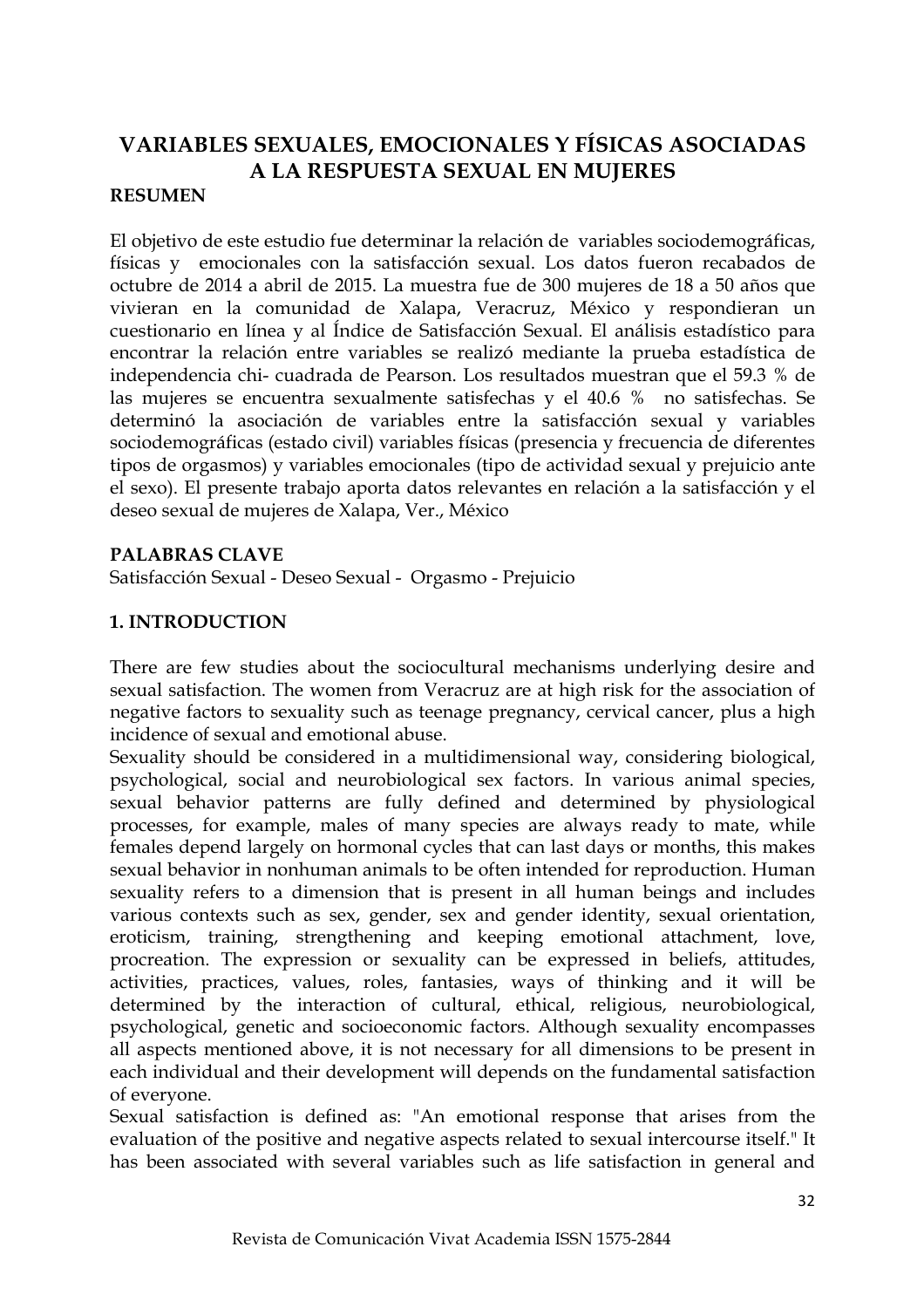satisfaction with interpersonal relations, the state of psychological wellbeing, physical health, level of education, sexual assertiveness, openness to different sexual experiences as well as considering sexuality as an important aspect of life. On the other hand, there are also negative associations between sexual satisfaction and emotional disorders such as social anxiety, depression and alexithymia. Religion is an ideological and cultural aspect very important in Mexico, different studies associate high-religiosity features with high sexual inhibition, so the high prevalence of religious practices is associated with a greater number of feelings of guilt and shame for sexual behavior.

Due to lack of understanding of human sexual response, there was a need to systematize and model the different phases that underlie sexual response, within these phases are orgasm, which consists of an initial spasm followed by a series of rhythmic muscle contractions in the orgasmic platform. Orgasm arises, with a sense of momentary suspension, followed by an intense feeling in the clitoris, extending throughout the pelvis. This phase varies in intensity and can entail liquid emission. Finally, it ends with characteristic sensations of palpitations in the pelvis. Various (physical, genetic and emotional) factors influence orgasmic capacity and sexual satisfaction. Orgasm, however, remains the most easily quantifiable index of satisfaction during sex. All people are able to have an orgasm, although many achieve it on a recurring basis and other women never. Studies in the United States indicate that from 4 to 10% of women have never had an orgasm, other studies indicate that women are orgasmic from 40 to 80% of the time regardless of the method of stimulation.

As mentioned above, there are several aspects that can affect sexual behavior in women; within them we can consider that the culture in which we develop can dictate positions in favor or against sexuality within the psychological constructs related to these stances we can find erotophilia (readiness to respond positively to sexual stimuli) and erotophobia (avoidance of sexual stimuli and negative response to them). There are studies showing that women who have negative attitudes toward sexuality are more liable not to take precaution to use condoms, which would be related to a higher prevalence of unwanted pregnancy and transmission of diseases.

Overall, these variables have shown to influence sexual satisfaction so this study considered the following variables that could influence 1) sociodemographic characteristics, 2) sexual activity, 3) ideas about sex (prejudice) 4) orgasm.

Based on the above, the hypothesis of this study was as follows, sociodemographic factors contribute to satisfaction and sexual desire in women in the community of Xalapa. The overall objective was to determine the relationship of sexuality-biased sociodemographic variables, sexual activity and presence and frequency of different types of orgasm, all the above related to sexual satisfaction, to achieve this it was necessary to identify the sociodemographic conditions of adult women living in the community of Xalapa, Veracruz, Mexico, in addition to determining sexual satisfaction by the Sexual Satisfaction Index.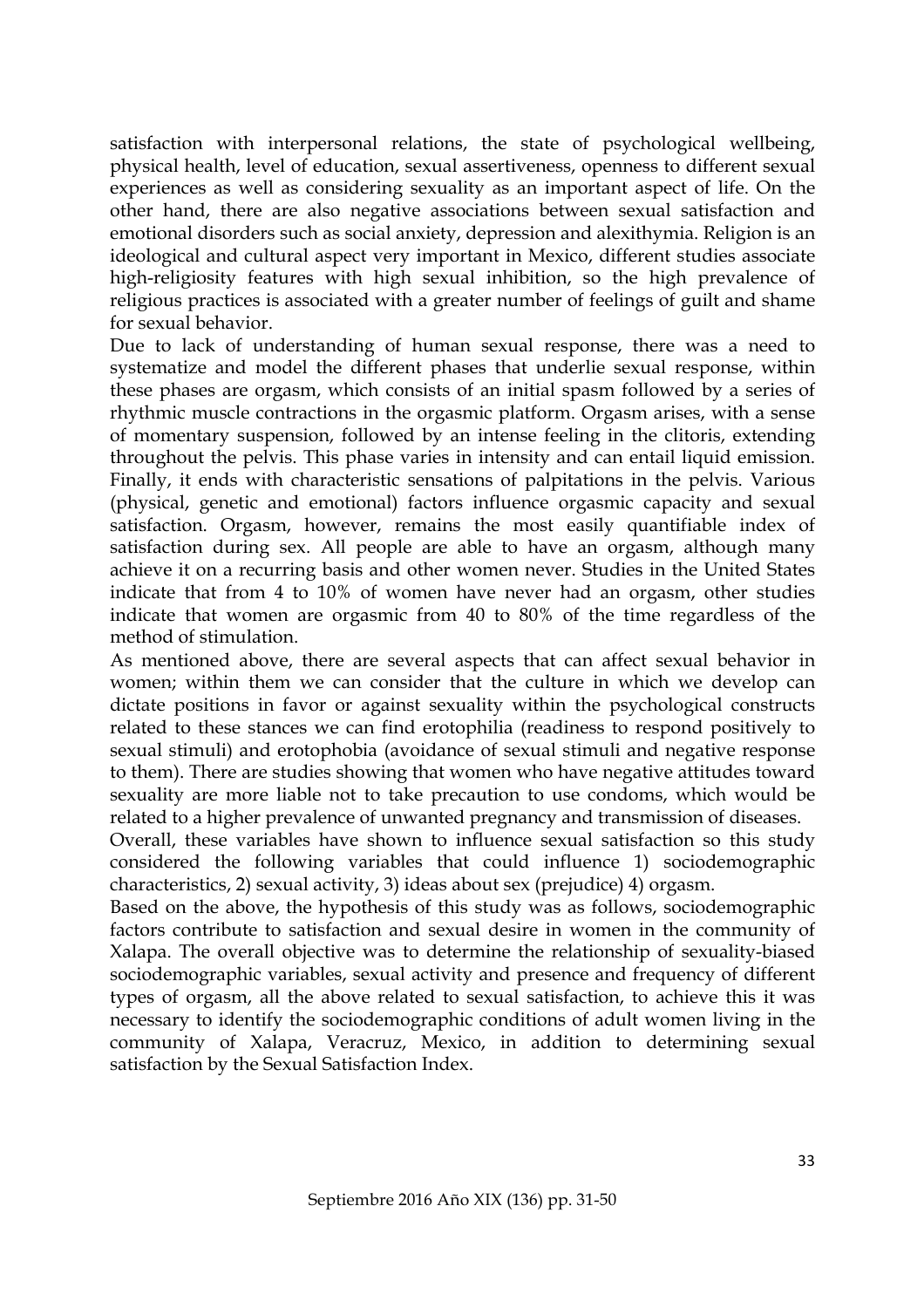### **2. METHODOLOGY**

We used a sample of 300 voluntary female participants aged 18-50 years and meeting the following inclusion criteria: being a woman, currently living in the community of Xalapa, accepting informed consent, concluding and completing the online questionnaire, having had previous sexual intercourse, the exclusion criteria for participants were: not having internet access, being underage, never having sex, not having accepted informed consent and not having the necessary score on the instrument of sincerity.

#### *Instruments*

Informed consent that explains what the research study is about and the purposes for which the collected data are used, emphasizing that the survey does not disclose any personal data.

Sociodemographic questionnaire containing data on sociodemographic background, sexual response, sexual desire and activation, the qualities of orgasm, emotions linked to sexuality.

Sincerity questionnaire. The sincerity subscale of the research personality questionnaire (CIP) of Escotet was used. This questionnaire consists of 20 items assessing degree of sincerity with which each of the questions was answered. Each item was assigned one point, with zero and affirmative answer to those items with a negative answer. In order to validate this study, it was necessary to reverse the values of items 9, 15 and 19, this means that if the respondent answered yes to any of the above items, their value will be zero and vice versa. This assessment has proved to be reliable. Scores can range from to 20, the higher the values, the greater the reliability of the completed questionnaire. Less than 12 measured values should be ruled out since they fail to meet the minimum score to be considered reliable (not sincere).

Sexual satisfaction Index. The Spanish version published in Crooks and Baur (2000) was used. This questionnaire is designed to measure the degree of satisfaction you have in the sexual intercourse with your partner. The sexual satisfaction index has 25 items that can be classified from 1 to 5, with 1 being (rarely or never), 2 (rarely), 3 (sometimes), 4 (most of the time) and 5 (always or all the time). Items 1, 2, 3, 9, 10, 12, 16, 17, 19, 21, 22 and 23 must be qualified in reverse. After these positive items have been classified in reverse, if there are no skipped answers, the score is obtained by adding the individual rating of each item and subtracting 25. This evaluation has shown to be valid and reliable. Scores can range from 0 to 100; the highest score indicates greater sexual dissatisfaction. A score of 30 or more is indicative of personal dissatisfaction in sexual intercourse.

*Procedure*

A descriptive correlational cross-sectional study was performed. The questionnaire was applied in October 2014 through April 2015 and was created by applying online Google Forms (Google Inc), and was released with some targeting criteria (being a woman, living in Xalapa, being over 18 years old) by a page posted in Facebook social network (Facebook © 2015) in addition to mass distribution of printed cards. All participants filled out the questionnaire online, prior to the questionnaire,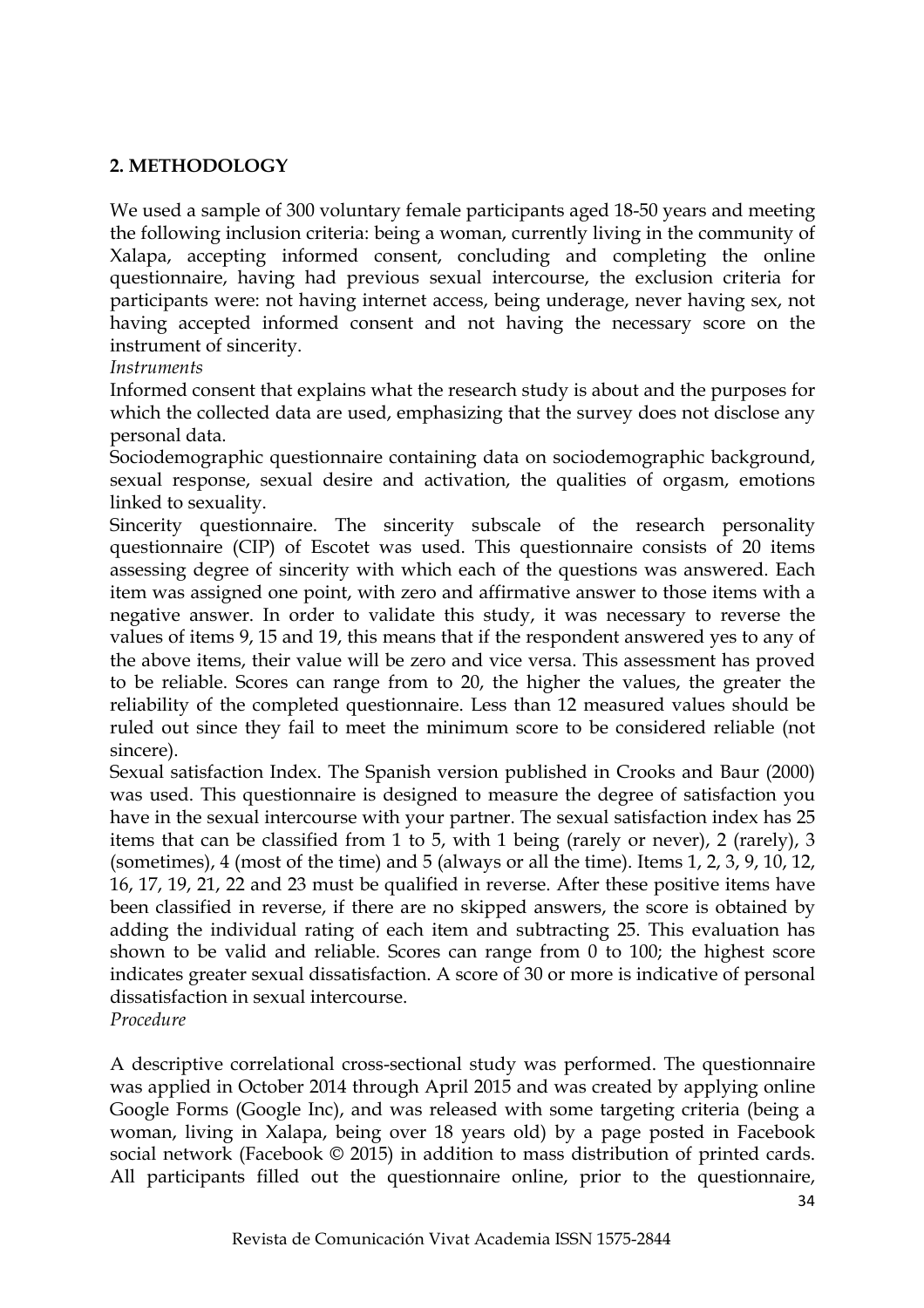participants had to read and agree to an informed consent in which the participant had to indicate whether she wanted or not to answer after knowing the purpose of the piece of research and the content of the questionnaire, at no time identifying data were requested during the implementation of the instruments. Data were handled with strict confidentiality and adherence to the ethical standards of the Federal Law on Protection of Personal Data Held by Private Parties D.O.F. as of July 5, 2010 and the Regulation of the Federal Law on Protection of Personal Data Held by Private Parties. D.O.F. as of December 21, 2011.

#### *Results*

The summary of the responses is presented in Table 1.

|                        | No.          | $\frac{0}{0}$              |                                                                       | No.              | $\%$    |                                                  | No.              | $\%$    |  |
|------------------------|--------------|----------------------------|-----------------------------------------------------------------------|------------------|---------|--------------------------------------------------|------------------|---------|--|
| <b>AGE</b>             |              |                            | <b>SEXUAL CULTURE</b>                                                 |                  |         | <b>HOW OFTEN DO YOU</b><br><b>DRINK ALCOHOL?</b> |                  |         |  |
| 15 to 18               | $\mathbf{1}$ | $0\%$                      | Heterosexual                                                          |                  | 248 82% | Never                                            | 63               | 21%     |  |
| 18 to 25               | 136          | 45%                        | Bisexual                                                              | 25               | 8%      | Less than 1 time x<br>week                       | 204              | 68%     |  |
| 26 to 30               | 55           | 18%                        | Gay / Lesbian                                                         | 9                | 3%      | 1-2 days / week                                  | 28               | 9%      |  |
| 31 to 35               | 57           | 19%                        | Transgender                                                           | $\boldsymbol{0}$ | $0\%$   | 3-4 days / week                                  | 7                | 2%      |  |
| 36 to 40               | 30           | 10%                        | polyamorous                                                           | $\overline{4}$   | 1%      | <b>HOW OFTEN CONSUME</b>                         |                  |         |  |
| 41 to 45               | 23           | $8\%$                      | Asexual                                                               | 1                | $0\%$   | <b>MARIJUANA?</b>                                |                  |         |  |
| 46 to 50               | 3            | $1\%$                      | I do not answer                                                       | 17               | 6%      | Never                                            |                  | 238 87% |  |
| <b>RELIGION</b>        |              |                            | <b>BASICALLY, THROUGH</b>                                             |                  |         | Once / month                                     | 27               | 10%     |  |
| extremely important    | 7            | 2%                         | <b>MEANS WHAT YOUR</b><br><b>SEXUAL EDUCATION</b><br><b>RECEIVES?</b> |                  |         | More than once a<br>month                        | $\overline{4}$   | 2%      |  |
| Less important         | 33           | 11%                        | Parents                                                               |                  | 120 40% | 1 time / week                                    | $\mathbf{1}$     | 0%      |  |
| Important              | 98           | 32%                        | brothers                                                              | 8                | 3%      | 2-7 times per week                               | 5                | 2%      |  |
| Poco importante        | 103          | 34%                        | friends                                                               | 70               | 23%     | <b>HAVE YOU EVER TRIED</b>                       |                  |         |  |
|                        |              |                            |                                                                       |                  |         | <b>ILLEGAL SUBSTANCES</b>                        |                  |         |  |
| Nothing important      | 64           | 21%                        | teachers                                                              |                  | 180 59% | <b>OTHER THAN</b><br><b>MARIJUANA?</b>           |                  |         |  |
| <b>BIRTHPLACE</b>      |              |                            | Magazines, books                                                      |                  | 149 49% | Cocaine                                          | 19               | 7%      |  |
| City                   | 250          | 83%                        | Others                                                                | 48               | 16%     | hallucinogens<br>nat./hongos                     | 10               | $4\%$   |  |
| small town             | 53           | 18%                        | I did not receive<br>information                                      | 9                | 3%      | Ecstasy                                          | 7                | 2%      |  |
|                        |              |                            |                                                                       |                  |         | amphetamines                                     |                  |         |  |
| <b>EDUCATION LEVEL</b> |              |                            | <b>CIVIL STATUS:</b>                                                  |                  |         | <b>LSD</b>                                       | 8                | 3%      |  |
| Any                    | $\mathbf{0}$ | amphetamines<br><b>LSD</b> | Single                                                                | 72               | 24%     | <b>LSD</b>                                       | 8                | 3%      |  |
| Primary                | $\mathbf{1}$ | $0\%$                      | Dating a person                                                       |                  | 107 35% | Heroin                                           | $\boldsymbol{0}$ | $0\%$   |  |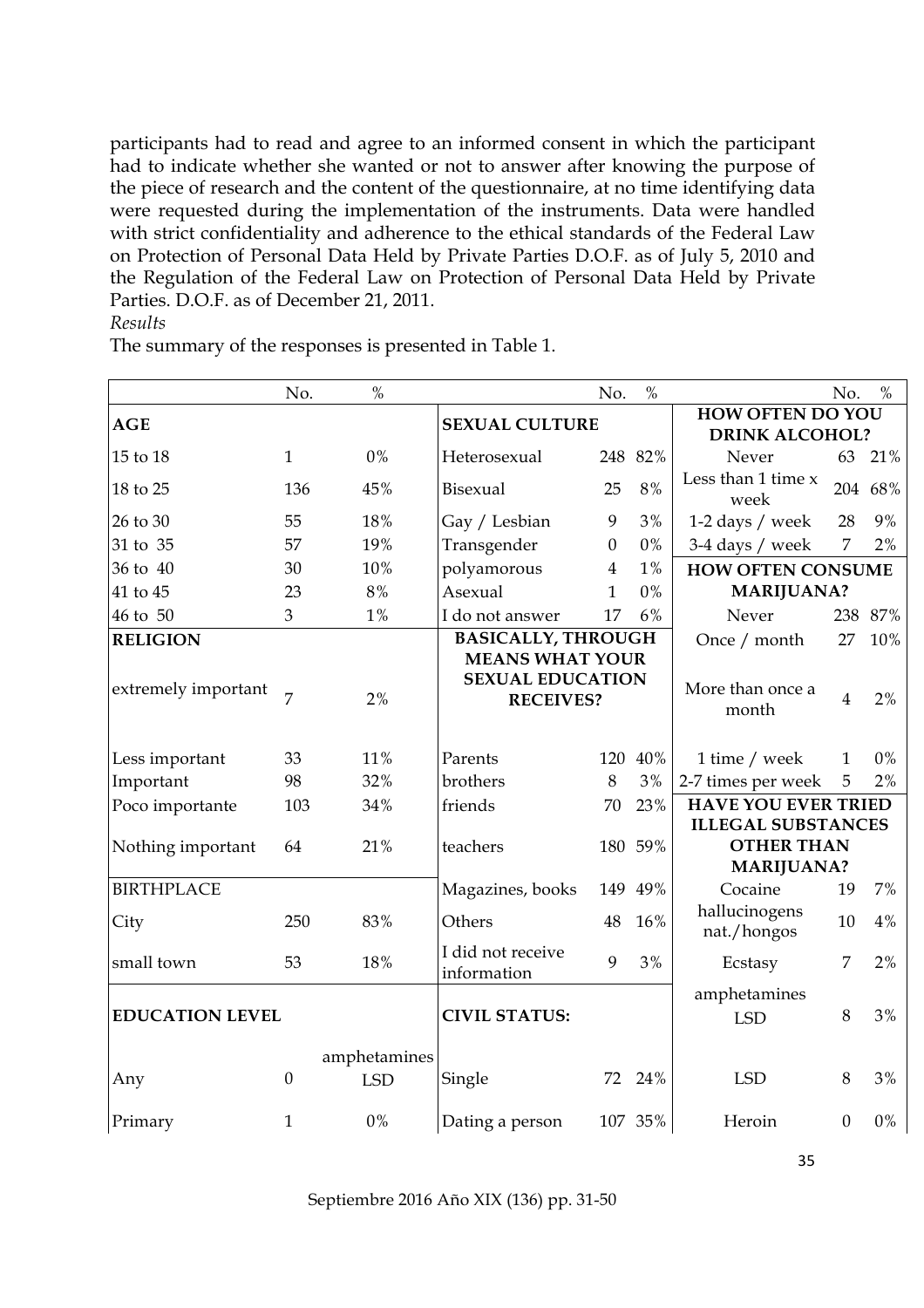| High school                     | 6              | 2%    | Dating more than<br>one person | 20  | 7%                       | tranquilizers            | 12  | 4%      |
|---------------------------------|----------------|-------|--------------------------------|-----|--------------------------|--------------------------|-----|---------|
| Baccalaureate or<br>technical   | 93             | 31%   | compromised                    | 11  | 4%                       | steroid                  | 1   | 0%      |
| University                      | 147            | 48%   | Widow                          | 1   | 0%                       | I have not tried         |     | 246 85% |
| master's degree                 | 47             | 16%   | married                        | 48  | 16%                      | <b>DO YOU CURRENTLY</b>  |     |         |
| Doctorate                       | 10             | 3%    | Free Union                     | 45  | 15%                      | <b>SEXUALLY ACTIVE?</b>  |     |         |
| <b>EMPLOYEE PAID EMPLOYMENT</b> |                |       | HE HAS CHILDREN?               |     |                          | If                       |     | 256 84% |
|                                 |                |       | If                             | 110 | 36%                      | Do not                   | 48  | 16%     |
| Yes, full time.                 | 99             | 33%   | Do not                         |     | 194 64%                  | <b>ON AVERAGE, HOW</b>   |     |         |
| No, currently                   | 40<br>13%      |       | DO YOU TAKE ANY                |     |                          | <b>MANY TIMES A WEEK</b> |     |         |
| unemployed.                     |                |       | <b>MEDICATION</b>              |     |                          | THINKS ABOUT SEX?        |     |         |
| Yes, part time.                 | 64             | 22%   | <b>RECURRENTLY?</b>            |     |                          | $\Omega$                 | 6   | 2%      |
| No, retired.                    | $\overline{0}$ | $0\%$ | If                             | 50  | 17%                      | $1$ to $4$               | 137 | 48%     |
| No, student                     | 79             | 27%   | Do not                         |     | 254 84%                  | 5 and 8                  | 75  | 26%     |
| No, housewife                   | 16             | $5\%$ | <b>DO YOU HAVE HISTORY</b>     |     |                          | 9 or more                | 69  | 24%     |
| PRACTICAL HIGH-RISK BEHAVIOR    |                |       | OF CHILDHOOD ABUSE?            |     |                          | <b>ON AVERAGE, HOW</b>   |     |         |
|                                 |                |       | Sexual<br>27                   |     | <b>MANY TIMES A WEEK</b> |                          |     |         |
|                                 |                |       |                                |     | 37%                      | <b>MASTURBATES?</b>      |     |         |
| Unprotected sex                 | 100            | 33%   | Physical                       | 12  | 16%                      | $\Omega$                 | 95  | 33%     |
| Sex with unknown<br>individuals | 12             | 4%    | Emotional                      | 35  | 47%                      | $1$ to $4$               | 160 | 56%     |
| I do not participate            | 192            | 63%   |                                |     |                          | 5 and 9                  | 24  | $8\%$   |
|                                 |                |       |                                |     |                          | 9 or more                | 6   | 2%      |

# **3. ANALYSIS AND DISCUSSION**

# **Statistical analysis**

Data were analyzed by using the statistical software-IBM-SPSS-Statistics Version 21. The relationships among categorical random variables were analyzed through the test of independence chi-square of Pearson.

According to the Sexual Satisfaction Index (SSI), 59.3% of women were found to be satisfied and 40.6% dissatisfied.

No statistically significant relationship between satisfaction and the following socioeconomic and demographic variables were found: religiosity, social class, place of origin, schooling, alcohol consumption, sexual education, occupation, high-risk sexual behavior and sexual culture.

A statistically significant relationship between sexual satisfaction and marital status was found  $(2 = 19.628, p = 0.0032)$ ; the groups that stand out are married, engaged, dating one or more than one person where there is a higher proportion of satisfied women as compared to a ratio of less than 50% of satisfied women in the groups made up of single women, living in free union and widows (Figure 1).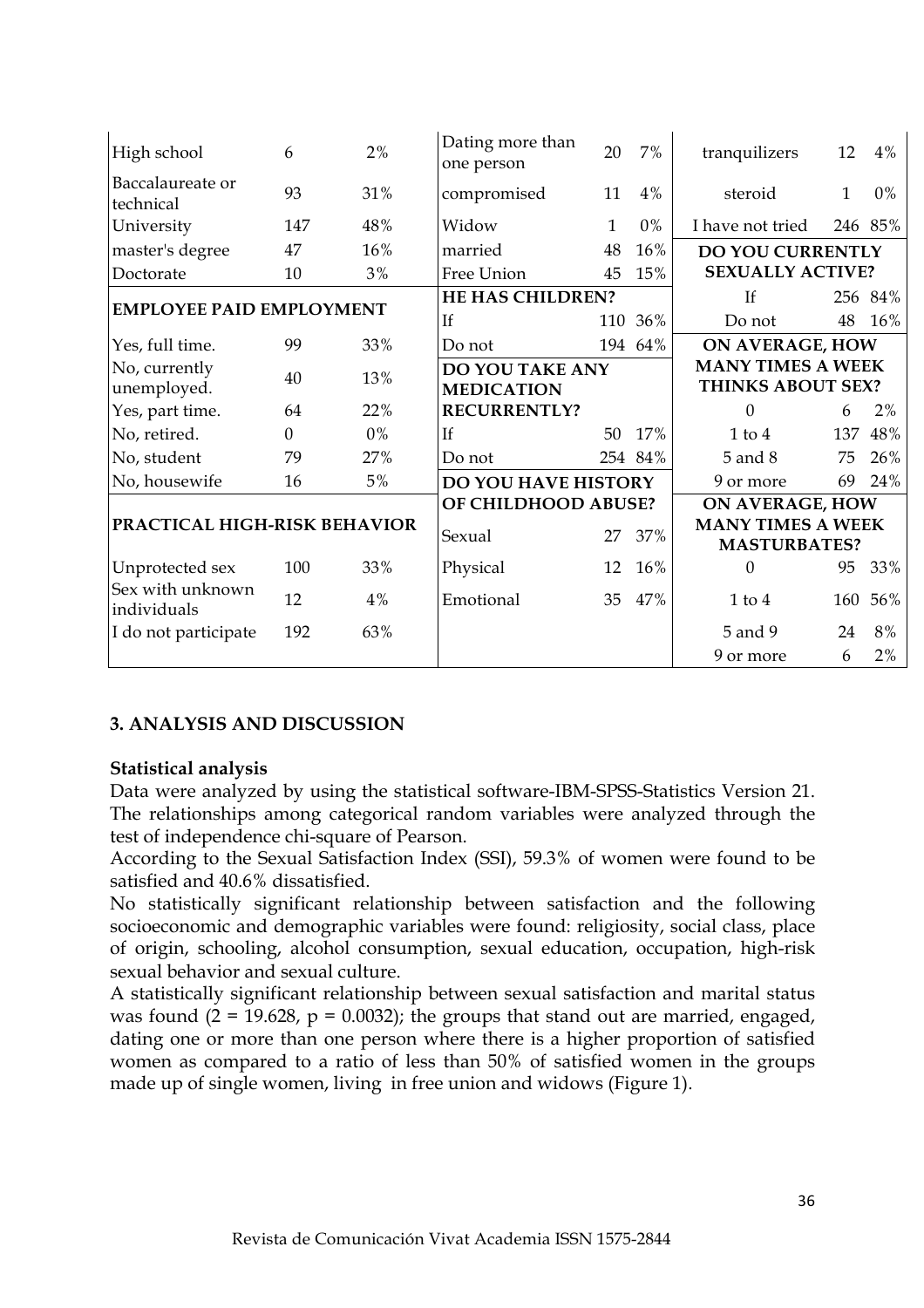

*Figure 1*. Sexual satisfaction and marital status of surveyed women Source: Made by the author

The variables corresponding to the sexual activity of those surveyed women who showed statistically significant relationships with sexual satisfaction are as follows:

i) **Currently sexually active**  $(2 = 19,105, p = .001)$ , where 65% of sexually active women are satisfied as compared to 32% of satisfaction in sexually inactive women (Figure 2);

ii) **Number of times per week in which you think about sex** (2 = 12.155, p = 0.0069) where the groups of women who think about sex is from 1 to 4 times, 5-8 and more than nine times a week have a percentage of satisfied women of 57%, 68% and 64%, respectively, as compared to only 8% of satisfied women in the group corresponding to women who do not think about sex (Figure 3);

iii) **Number of times you want have sex**  $(2 = 7.74, p = .05)$ , only 10% of women who do not want to have sex are satisfied as compared to 58%, 70% and 60% of satisfied women in those groups who want sex from 1 to 4, 5-8 and more than nine times a week (Figure 4).

iv) **Number of times you are involved in other forms of sex game** (2 = 11,358, p = .009) Half of women who say they do not get involved in sex games are satisfied, in contrast with 75% and 100% of satisfied women in those groups of women who are involved in some sex game and from 1 to 4 times and 5 or more times per week, respectively (Figure 5).



Septiembre 2016 Año XIX (136) pp. 31-50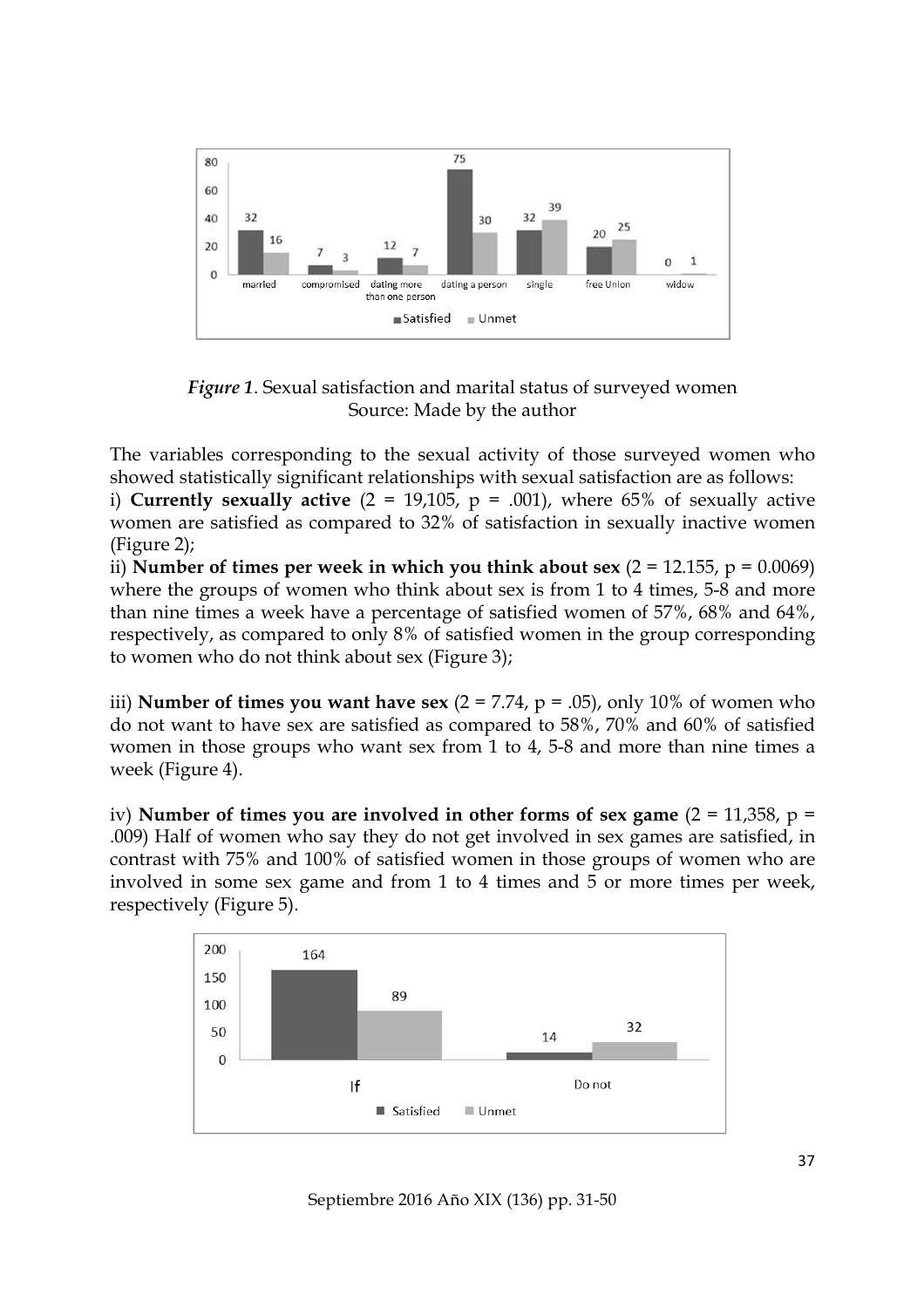

*Figure 2.* Satisfaction and current sexual activity Source: Made by the author





*Figure 4*. Sexual satisfaction and number of times per week you want to have sex Source: Made by the author.

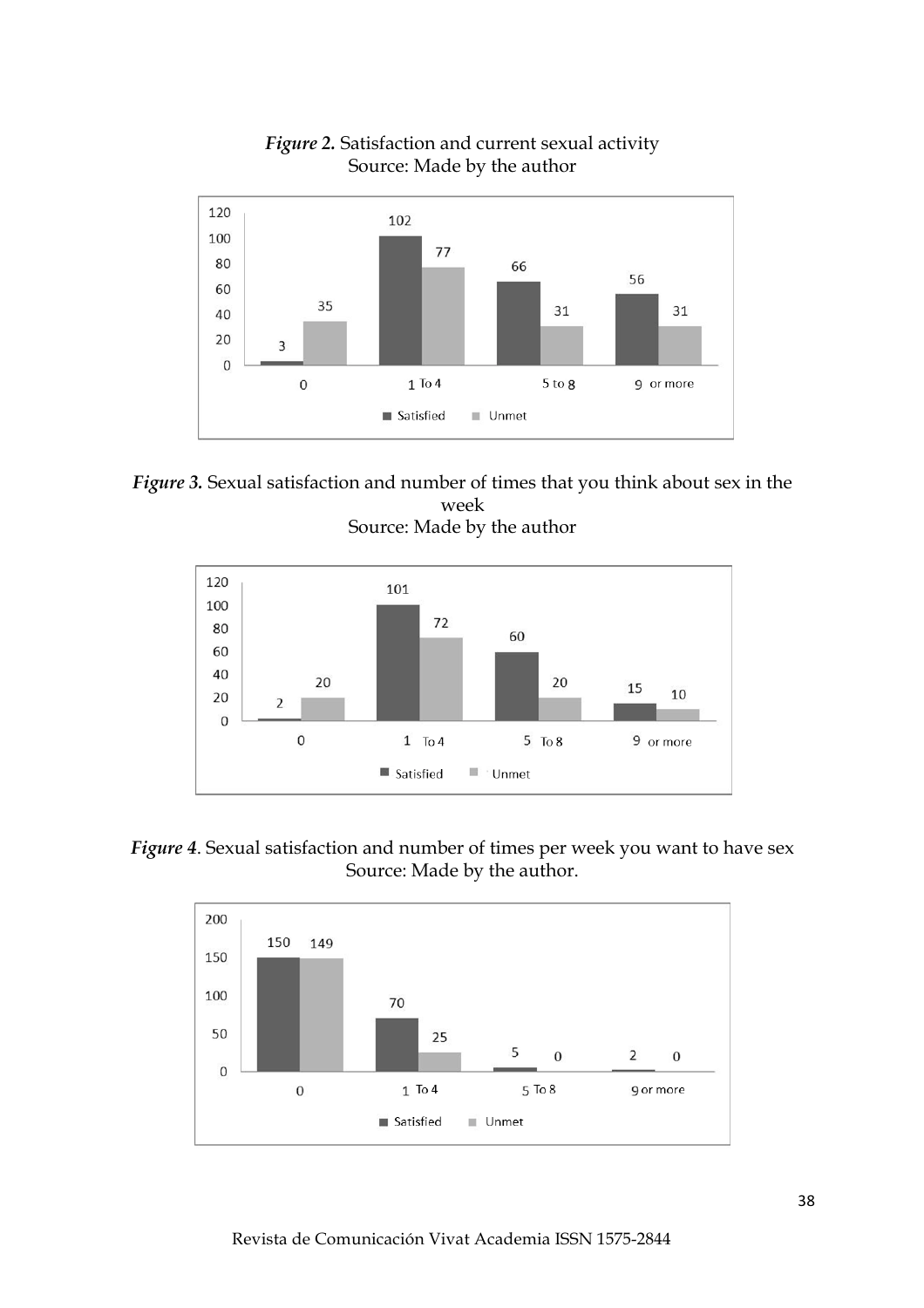*Figure 5*. Sexual satisfaction and number of times you are involved in other forms of sex game Source: Made by the author

The variables corresponding to prejudice against sexuality that showed a statistically significant relationship with sexual satisfaction were as follows:

i) **Approval of premarital sex if you take precaution**  $(2 = 13,376, p = .003)$ **, the** groups of women who never or sometimes approve of practicing premarital sex have a percentage of 52% and 51 % of sexually satisfied people, respectively; unlike those groups who frequently and always approve of this fact, with respective percentages of 85% and 63% of satisfied women (Figure 6).

ii) **Thinking about sex gives me anxiety** (2 = 12.492, p = .006) (Table 16), in the group who claims not to feel anguish at the thought of sex, sexually satisfied women represent 67% of the individuals as compared to those groups who report that at least occasionally they have felt anguish where the ratio of sexual dissatisfaction is always greater (Figure 7).

iii) **Masturbation is bad**  $(2 = 9.128, p = .02)$ , two thirds  $(66\%)$  of women $\chi$  (who do not consider masturbation to be something "bad" were sexually satisfied, on the other hand, those who have come to consider it to be a negative practice, at least sometimes, show a higher ratio of dissatisfied women (Figure 8).

iv) **Sex is a source of pleasure**  $(2 = 18,298, p = .0004)$ , with respect to this variable, the groups who consider that it is almost always and always a source of pleasure have a higher ratio of satisfied women (63% and 68% respectively) as opposed to the group that believes that it is only sometimes a source of pleasure, with 26% of satisfied women (Figure 9).



### *Figure 6.* Sexual satisfaction and approval of premarital sex, if you take precaution Source: Made by the author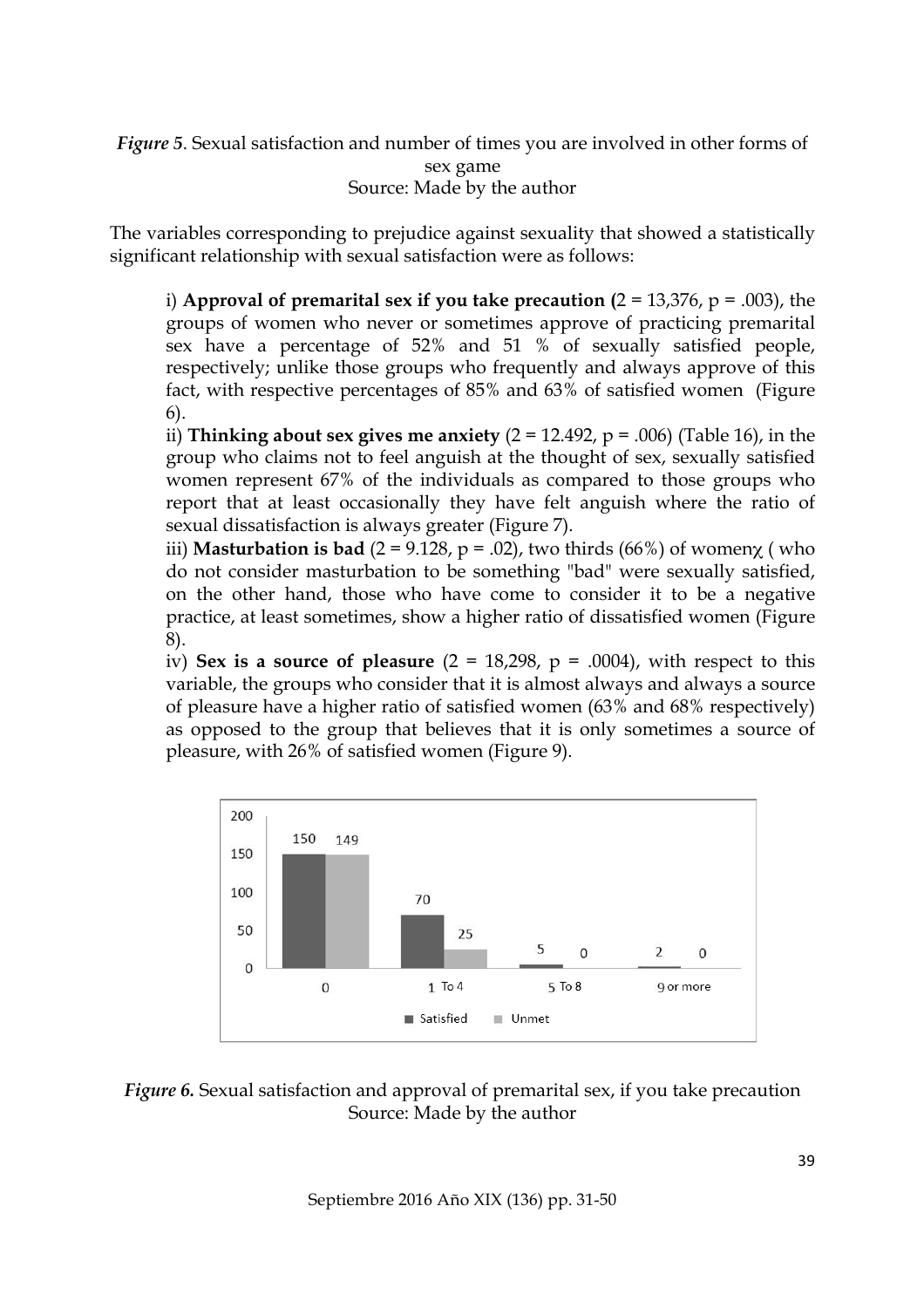

*Figure 7.* Sexual satisfaction and "thinking about sex makes me anguished" Source: Made by the author



*Figure 8.* Sexual satisfaction and "masturbation is bad." Source: Made by the author



*Figure 9.* Sexual satisfaction and "sex is an important source of pleasure in life." Source: Made by the author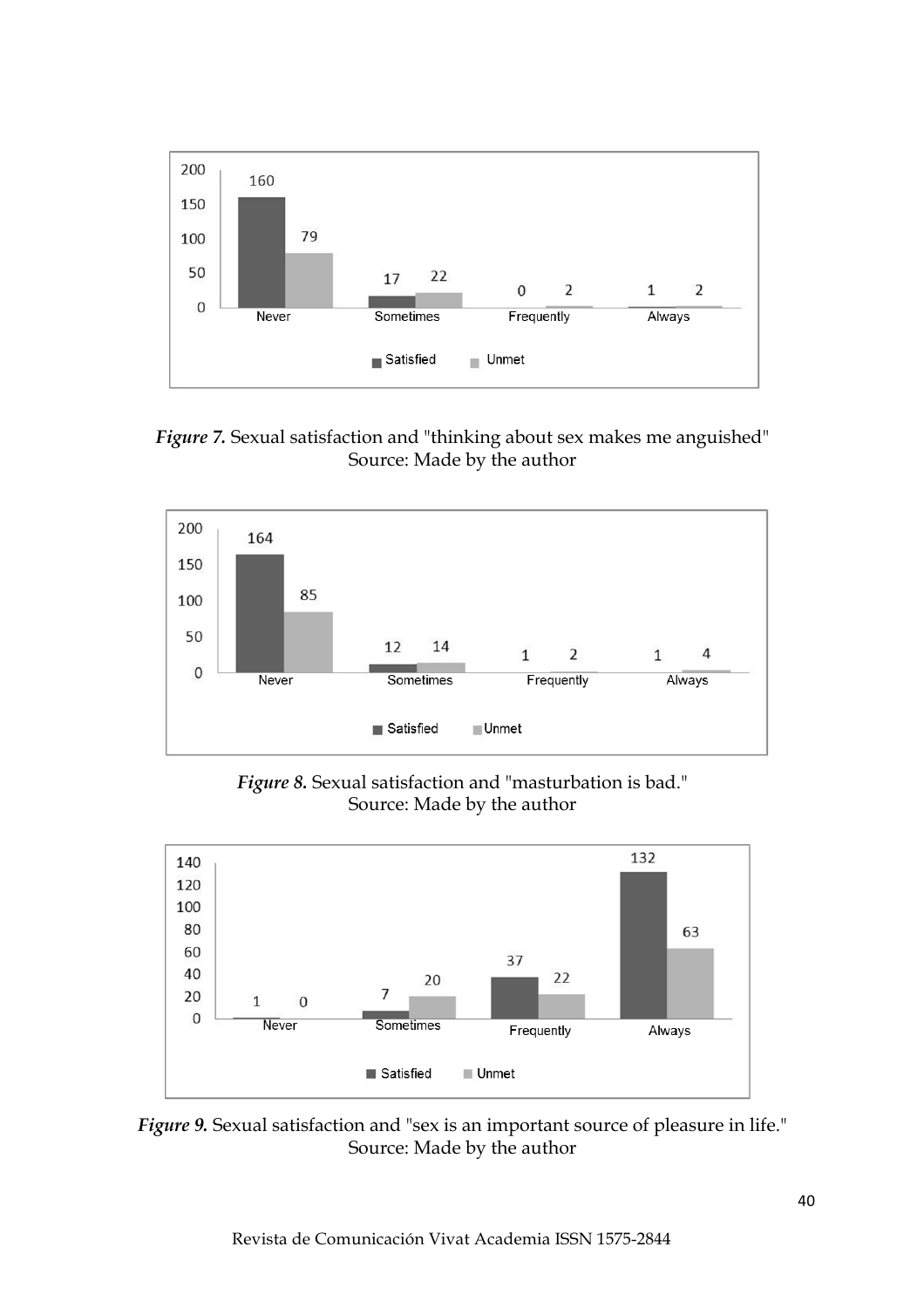With respect to the types of orgasm reported by surveyed women, 283 questionnaires were completed and 17 were unanswered in this section. Of them, 217 people (77%) report having orgasms by their own manual stimulation, 238 (84%) by manual stimulation by a partner, 193 (68%) by oral stimulation, 248 (88%) by vaginal stimulation and 72 women (25%) by anal stimulation. Deriving from data analysis, a statistically significant relationship was found between sexual satisfaction of women and the groups derived from the questions.

i) **Have you had orgasms through oral stimulation by a partner?** (2 = 5.17, p = 0.02), where the percentage of satisfied women in the group that has had this type of orgasm is 67% and in the group where they have not it is 53% (Figure 10).

ii) **How often do you have an orgasm by oral stimulation (2 = 17.44,**  $p =$ 0.004) (Table 4); out of them, the groups "always or all the time" and "most of the time" stand out for having the highest percentage of satisfied women with 67% and 85%, respectively (Figure 11).



*Figure 10*. Sexual satisfaction and orgasm by oral stimulation Source: Made by the author



*Figure 11.* Frequency of orgasm by oral stimulation

Septiembre 2016 Año XIX (136) pp. 31-50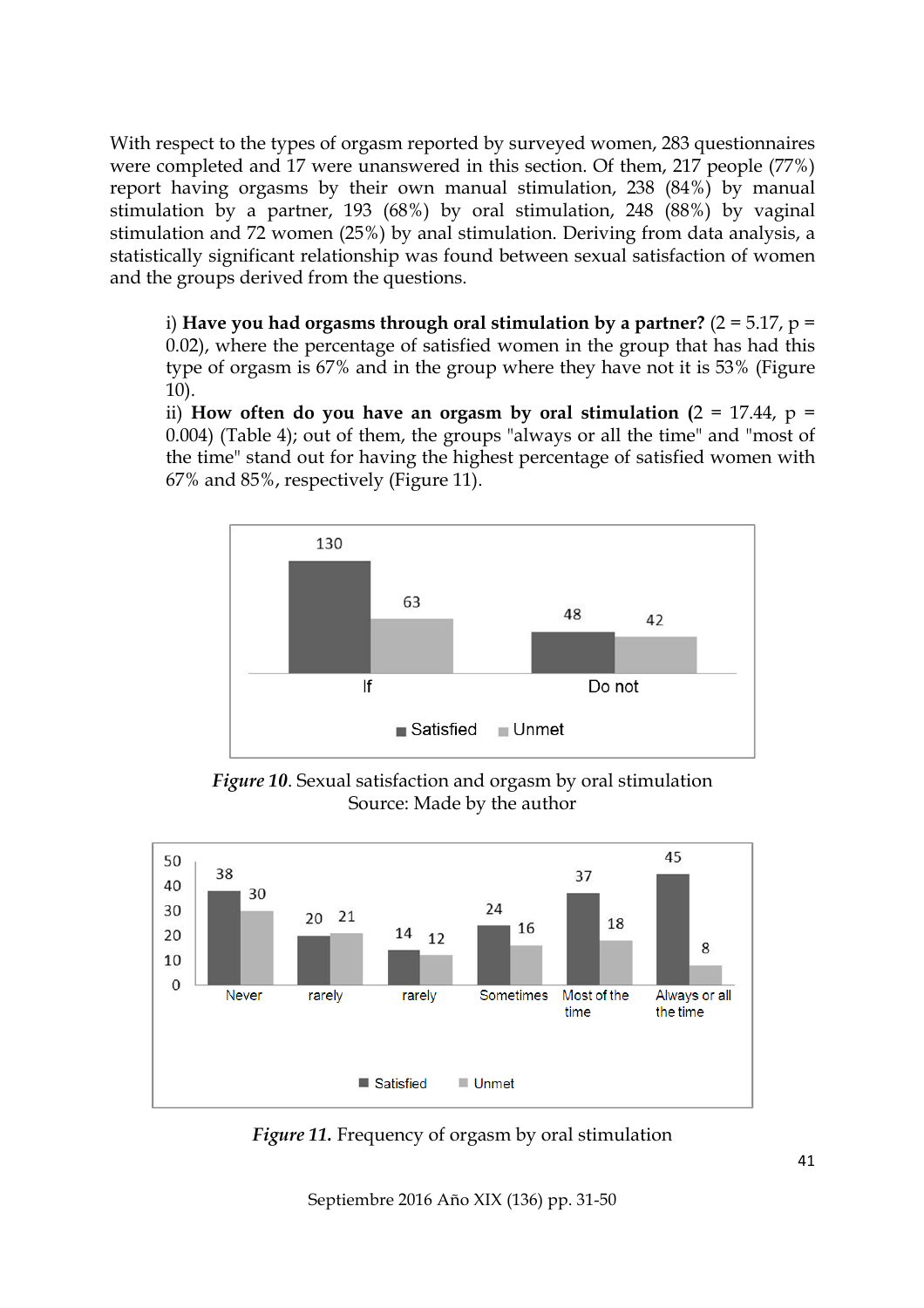#### Source: Made by the author

A statistically significant relationship with sexual satisfaction was also found for the groups of variables induced by the questions:

i) **Have you had orgasms through vaginal intercourse?**  $(2 = 6.874, p = 0.009)$ , where two-thirds (66%) of women who have had orgasms this way were found to be sexually satisfied as compared to 43% of the group who answered otherwise (Figure 12).

ii) **How often do you have an orgasm through vaginal intercourse?** (2 = 24.37, <0.001) in this regard, the groups that at least sometimes have an orgasm through vaginal intercourse have a more satisfied women than unsatisfied women, it is observed otherwise in the groups where women never or rarely have an orgasm in this way.



*Figure 12*. Sexual satisfaction and occurrence of vaginal orgasms through vaginal stimulation Source: Made by the author



*Figure 13.* Sexual satisfaction and frequency with which women have an orgasm through vaginal intercourse Source: Made by the author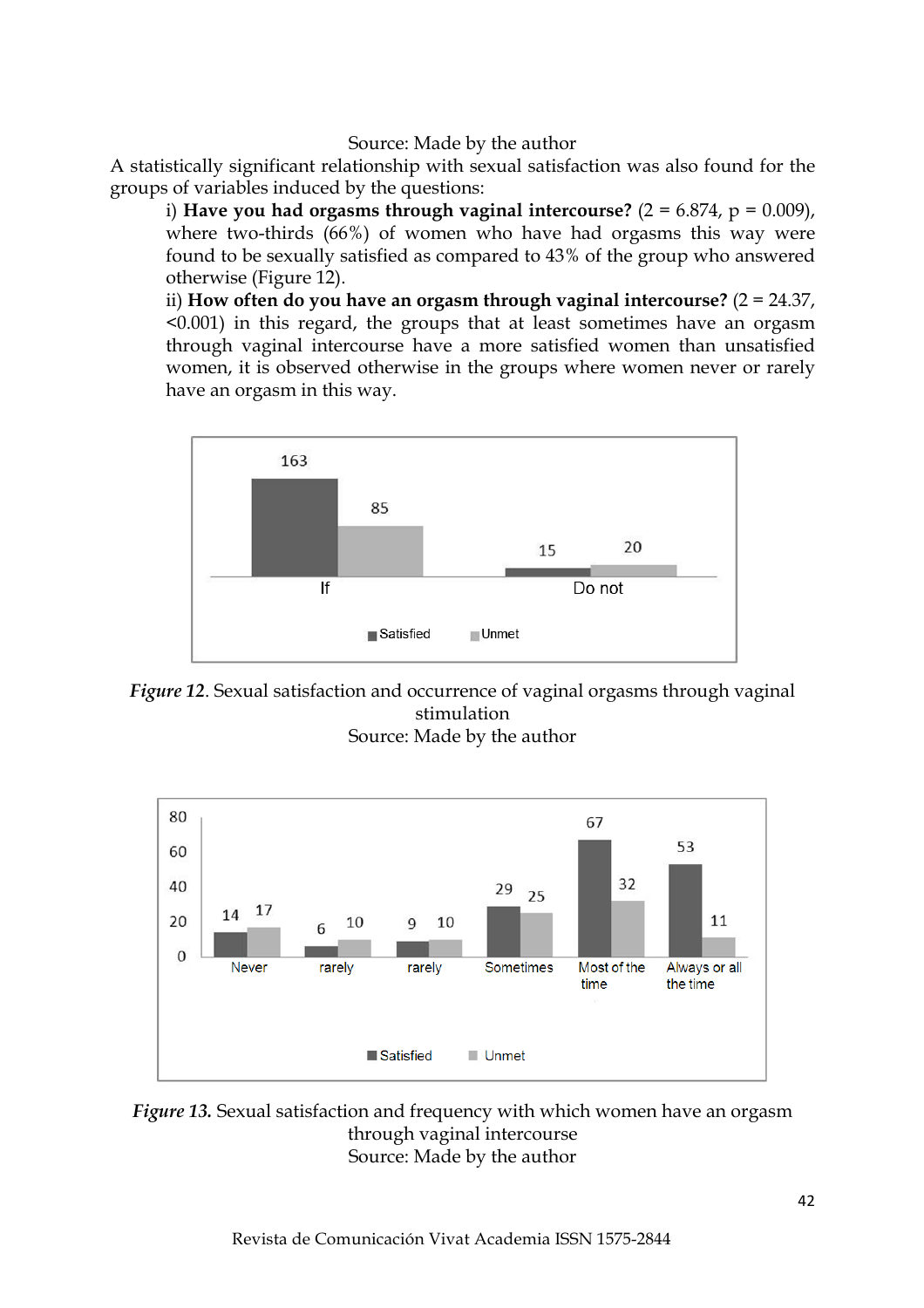No statistically significant relationship was found between satisfaction and having an orgasm through manual stimulation by a partner  $(2 = 3.185, p = 0.07)$  (Figure 14), although a relationship was discovered regarding how often women have an orgasm  $(2 = 30.06, p \le 0.001)$ , where the relevant groups for women who most of the time or always have orgasms this way show the highest percentage of satisfied women (77% and 84%, respectively). No statistically significant relationship was found between satisfaction and having an orgasm through masturbation ( $2 = 0.020$ ,  $p = 0.89$ ) or through anal stimulation ( $2 = 0.007$ ,  $p = 0.94$ ), nor in the relationship between these two types of orgasm and how often they occur.



*Figure 14.* Sexual satisfaction and orgasms through manual stimulation by a partner Source: Made by the author



*Figure 15*. Sexual satisfaction and frequency of orgasms through manual stimulation by a partner Source: Made by the author

**DISCUSSION**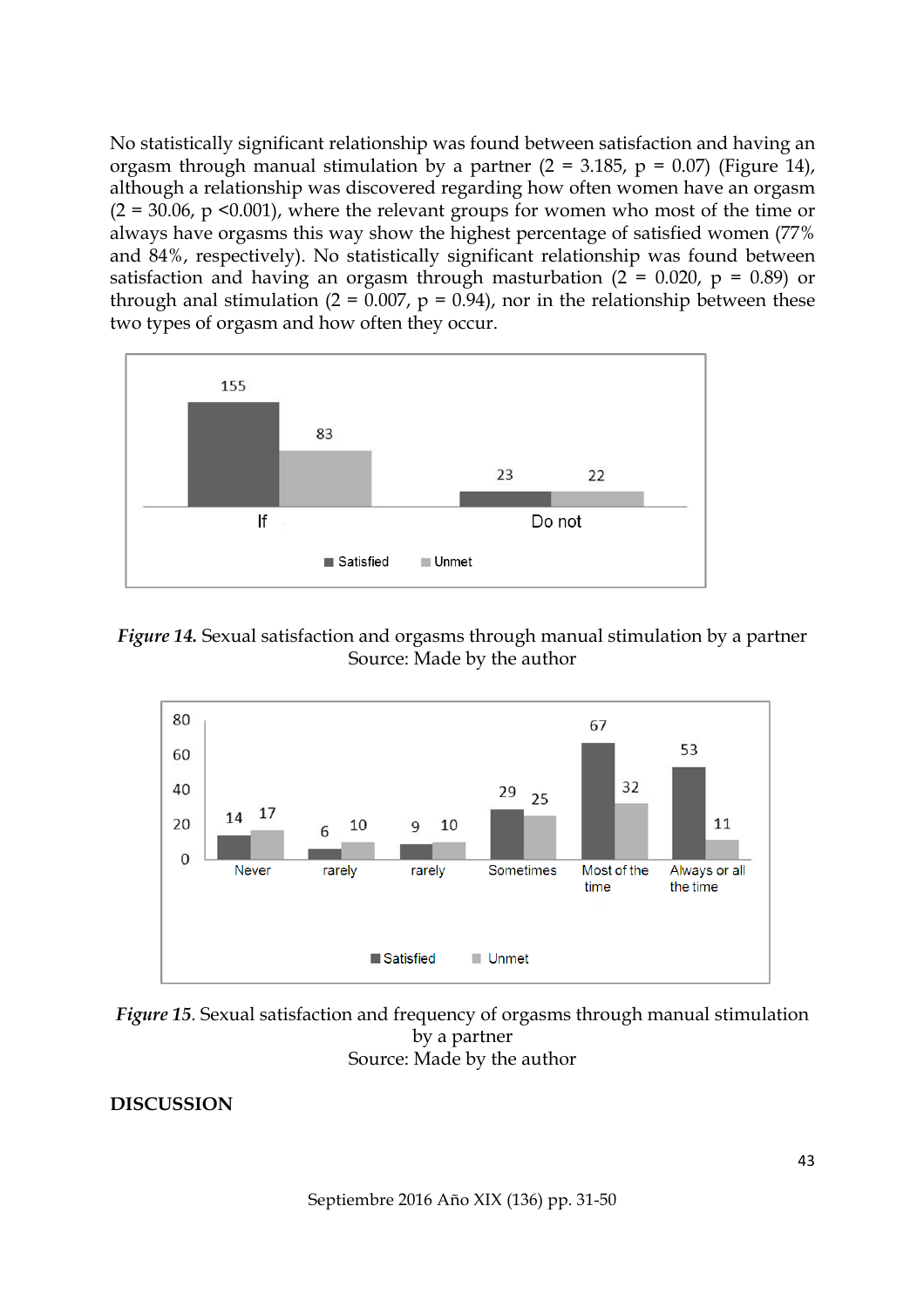According to the Sexual Satisfaction Index (ISS), 59.3% of the population said they were satisfied, while 40.6% said they were dissatisfied.

Sexual satisfaction and sociodemographic variables. The results of our survey found a statistically significant relationship between sexual satisfaction and marital status, in relation to this finding, many factors may be linked to the fact that there is greater satisfaction in married women such as: confidence, emotional health, culture etc. Several studies have found that there is more physical pleasure and emotional satisfaction in a monogamous relationship than in having sex with a partner considered to be the main one but not the only one, and it was more satisfying than having sex with one or more partners within the last twelve months. This may be because one learns what one's partner finds rewarding and exciting. In a sample of 868 nurses living in 15 states, women with many partners expressed they had nonphysiological but less psychological sexual satisfaction. One explanation for this may be that women with a partner indicate that their partners often delay their orgasm until women have had their own orgasm. Contrary to other studies. No differences were found in relation to other sociodemographic variables, religiousness, social class, place of origin, schooling, sex education, number of children, occupation, highrisk sexual behavior and sexual culture.

Satisfaction and sexual activity. Significant differences were found in relation to questions such as: are you sexually active now?, 65% of sexually active women are sexually satisfied now, how many times per week do you think about sex?, how many times per week do you want sex?, and how many times a week do you see yourself involved in other forms of sex game?. In this sense, it is outstanding that the largest number of satisfied women who think about (58%) and want to have sex (58%) and who are involved in other forms of sexual game (75%) is 1-4 times per week. Other studies have shown that 9% of women think about sex every day or several times a day, 67% a couple of times per month or a few times a week, and 14% less than once a month. A survey conducted by Research Now in partnership with the anthropologist Helen Fisher and the evolutionary biologist Justin Garcia from Kinsey Institute for Research in Sex, Gender and Reproduction reported that the ideal frequency for men and women with partners is often two or three times a week This is consistent with the number of times that women want sex in our study. In relation to other forms of sexual game (eg role playing, use of sex toys), most women reported a value of zero times a week implying that women who participated in the study were not attracted to the diversification of the sexual activities they do. Studies concerning sexual fantasies continually report that women continuously fantasize about having a passive role or being dominated.

Prejudice. Many existing theories about sexuality are based on populations living in highly developed countries, where there is predominance of the Anglo-Saxon culture and religions other than the one prevailing in our country, which is Catholic; also, the social strata are more homogeneous and there is equality between men and women, so that addressing an issue such as sexuality in a country like Mexico which is characterized by different cultural roots, wide socioeconomic inequality, big gender inequality and ethnic diversity is a very complex task. The results of this study in relation to the attitude toward sexuality (prejudice) showed that women who believe that masturbation is not bad (66%) and thinking about sex causes them no distress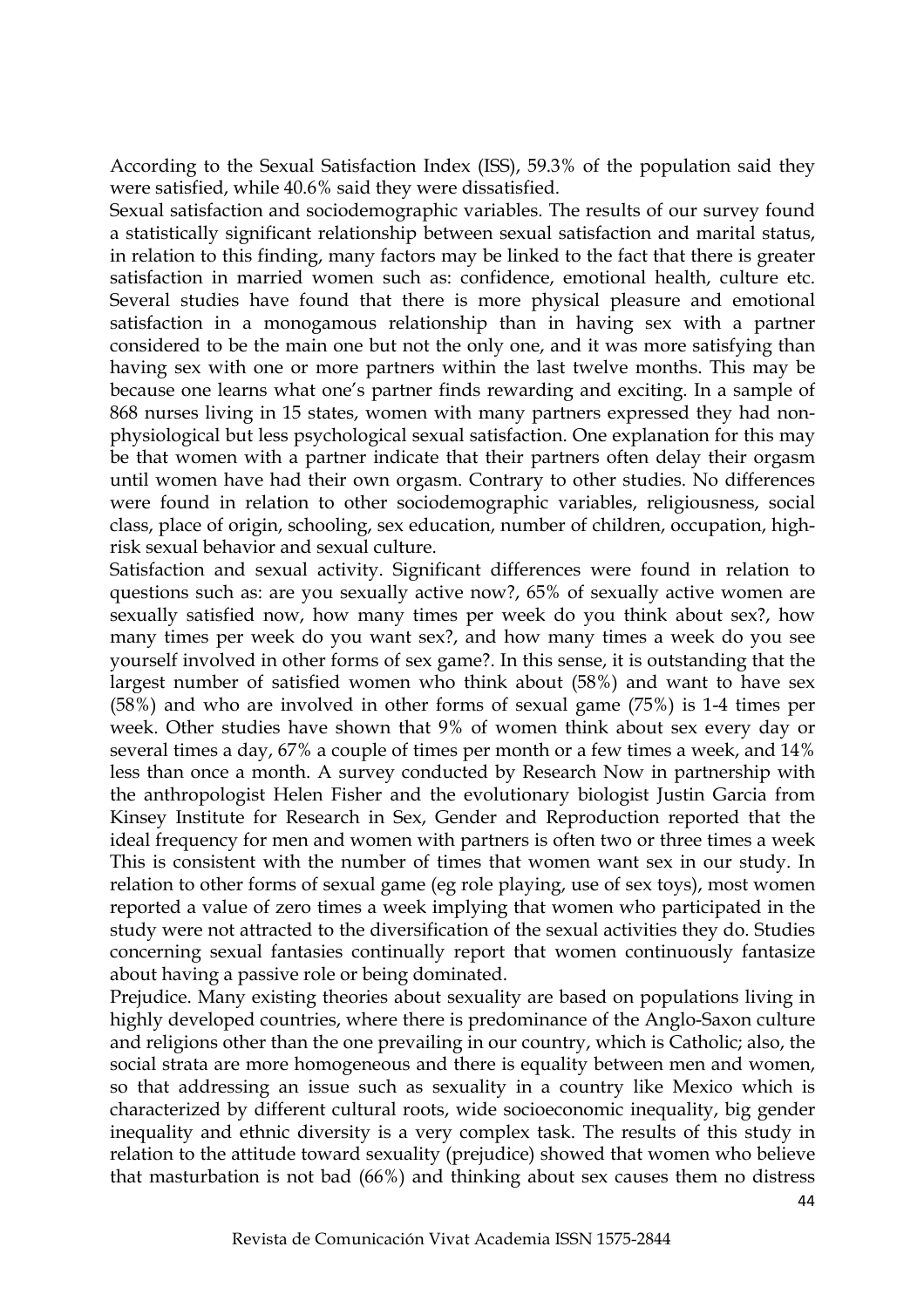(67%) are mostly those are sexually satisfied, while those who believe that sometimes, often and always are the ones mostly sexually dissatisfied. A survey in Cambridge showed that 80% of women regularly masturbate, 16% do not do it regularly and 4% abstained from answering the question, it is worth noting again that cultural differences can influence personal opinion about masturbation. In relation to the approval of having sex before marriage, there is a greater number of women who feel they are sexually satisfied (63%). It is noteworthy that, out of the population that answered the survey, most women ranged 18-35 years, which could have some influence on the perception and acceptance they have in relation to sexuality. A survey by the College of Mexico (2008) shows that 38% of Mexicans disagree with having sex before marriage, while 27% do not consider it bad, this perception changed in Mexico City, where 40% of respondents approve of having sex before marriage and, in the rest of the country, only 20% considers it right.

Sexual satisfaction and orgasm. The surveyed women from Veracruz said they had the following rates in relation to different types of orgasm 217 people (77%) said they have had orgasms through manual stimulation by themselves, 238 (84%) through manual stimulation by a partner, 193 (68% ) through oral stimulation, 248 (88%) through vaginal stimulation and 72 women (25%) through anal stimulation. Statistically significant relationship was found between the presence and frequency of orgasm through oral stimulation by a partner and vaginal stimulation, a statistically significant relationship was also found in the frequency of manual stimulation by a partner. Regarding the percentage who said they always have an orgasm through oral stimulation (45%), the percentage is similar to that reported in the Hite Report on Female Sexuality where 42% of women had an orgasm regularly during oral stimulation. Regarding the percentage of always having an orgasm through vaginal penetration (53%), the rate is higher than that reported in other studies (48%). The results indicate that the frequency of orgasms was different for each type of sexual stimulation, with more frequency when having sex. These findings support the results from previous studies in which women remarkably prefer to have sex with a partner. No statistically significant relationship was found between the presence and frequency of having an orgasm through masturbation or through anal stimulation.

This study provides important data regarding satisfaction and sexual desire of women in Xalapa, Veracruz. Contrary to previous studies on the subject, we did not find any statistically significant relationship between sexual satisfaction and demographic variables such as religiousness, previous sex education, age, sexual orientation, among others. Importantly, the results cannot be generalized to other populations as they come from a sample with spatial and temporal constraints; however, there are important elements of the association of different variables to sexual satisfaction. Currently studies about sexuality, abuse and relationship with mental health are being conducted.

#### *Ethical responsibilities*

Data were handled with strict confidentiality and adherence to the ethical standards of the Federal Law on Protection of Personal Data Held by Private Parties as of July5, 201025 and the Regulations of the Federal Law on Protection of Personal Data Held by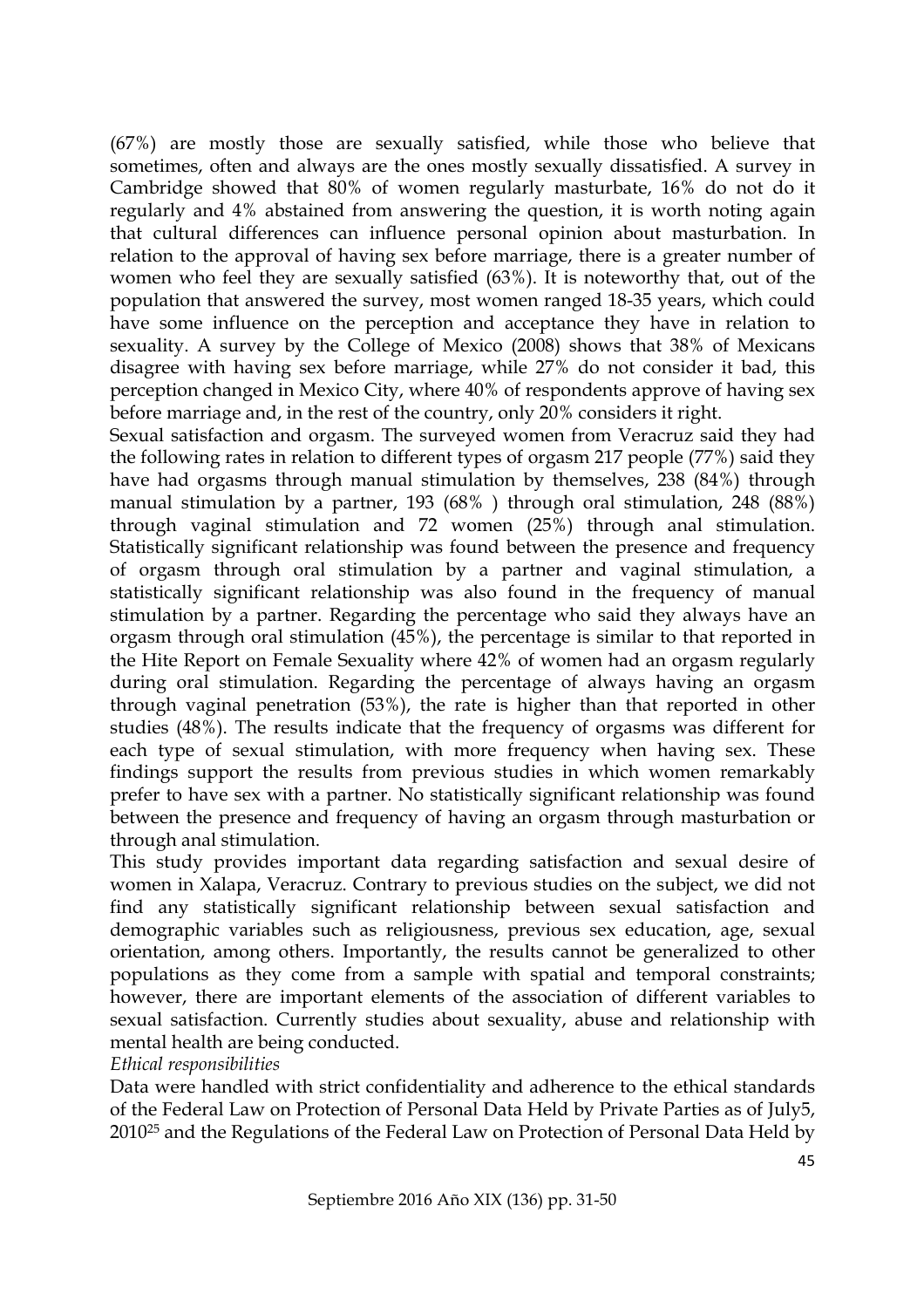Private Parties. D.O.F. as of December 21, 201126. The authors declare that this article does not contain any identifying data about respondents. *Conflict of interests* The authors declare there is no conflict of interests.

### **5. REFERENCES**

### **Complete books: Chapter in a book or entry of a reference book:**

Ford, C. S. & Beach, F. A. (1951). Patterns of Sexual Behaviour. NY: Harper.

- Masters, w. & Johnson, V. (1978). Respuesta sexual humana. Buenos Aires: Editorial Intermédica.
- Morokoff, P. (1978). Determinants of female orgasm. In LoPiccolo, J., and LoPiccolo, L., (eds.),
- Darling, C. A., and Davidson, J. K. (1986). Enhancing relationships: Understanding the feminine mystique of pretending orgasm. Journal of Sex & Marital Therapy 12: 182- 196.

The Kinsey institute for research in sex, gender, and reproduction, inc.® 1996- 2015

Hite, S. (1976).The Hite Report on Female Sexuality.

# **Paper and electronic items:**

- Censo de población y vivienda (2010). Principales resultados del Censo de Población y Vivienda 2010 : Veracruz de Ignacio de la Llave/ Instituto Nacional de Estadística y Geografía. México: INEGI, c2011.
- Cibrián-LLanderal It, Gutiérrez-García C. Contreras-Bello Ra, Matla González g, cadenabarajas m. Resumen Estadístico 2012-2014. Unidad de Atención Integral en Dolor y Paliación. Centro Estatal de Cancerología "Miguel Dorantes Mesa". Xalapa, Ver. 2015
- Instituto Nacional de Estadística y Geografía (México). Panorama de violencia contra las mujeres en México : ENDIREH 2011 / Instituto Nacional de Estadística y Geografía. México : inegi, c2013.
- Sprecher, S., Christopher, F. & Cate, R. (2006) Sexuality in close relationships. En Vangelisti, A. & Perlman, D. (eds.) (2006) The Cambridge Handbook of Personal Relationships. Cambridge UniversityPress: USA. Chapter 25, 463-482.

Byers Es, Demmons S y Lawrance K (1998). Sexual satisfaction with dating relationships: A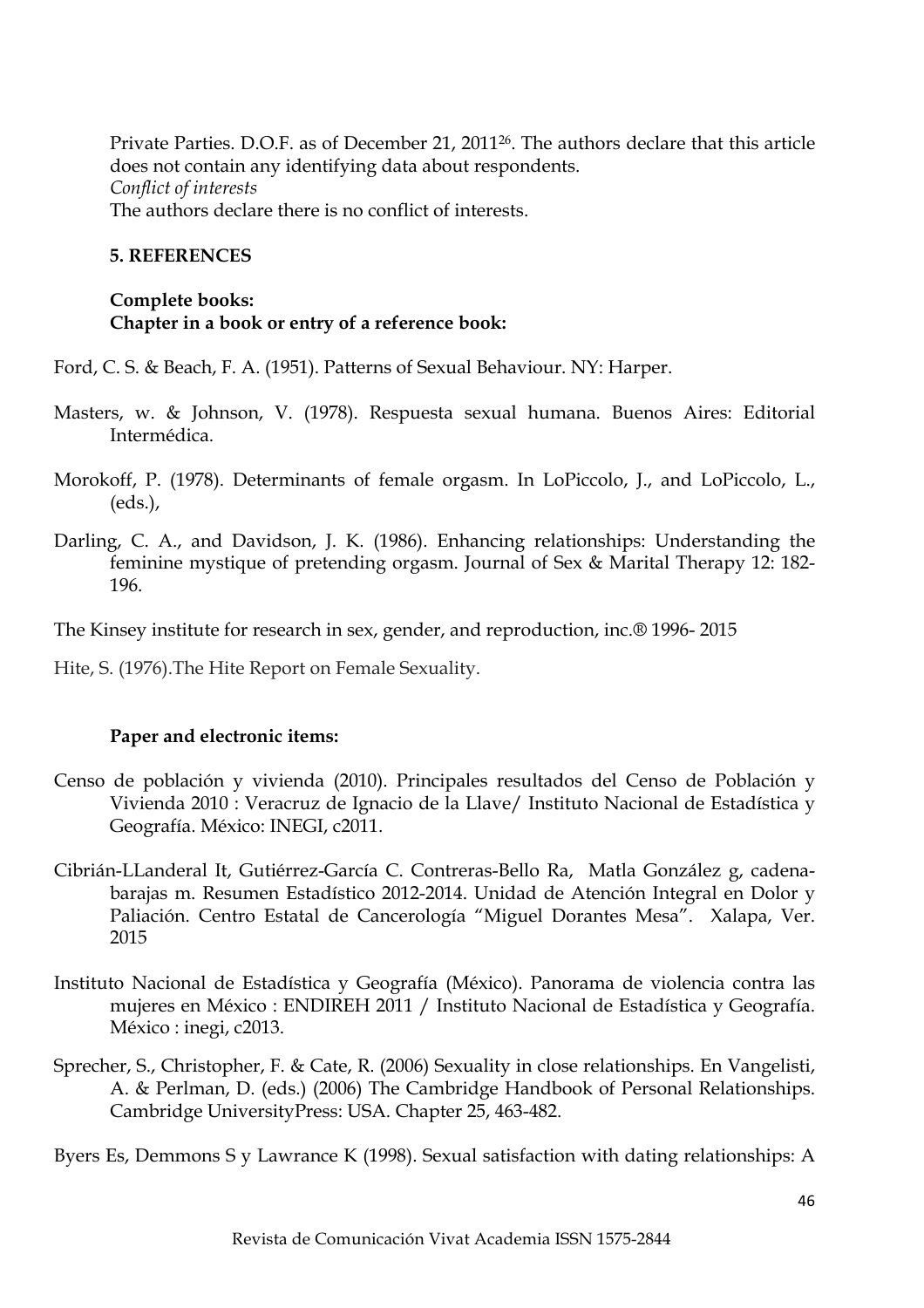test of the interpersonal exchange model of sexual satisfaction. *Journal of Social and Personal Relationships, 15*, 257-267.

- Apt, C., Hurlbert, D. F., Pierce, A. P., & White, L. C. (1996). Relationship satisfaction, sexual characteristics and the psychological well-being of women. Canadian Journal of Human Sexuality, 5, 195–210.
- Haavio-Mannila, e., & Kontula, O. (1997). Correlates of increased sexual satisfaction. Archives of Sexual Behavior, 26, 399–419.
- Laumann, E. O., Paik, A., Glasser, D. B., Kang, J. H., Wang, T., Levinson, B.,Gingell, C. (2006). A cross-national study of subjective sexual well-being among older women and men: Findings from the Global Study of Sexual Attitudes and Behaviors. Archives of Sexual Behavior, 35, 145–161.
- Peleg-Sagy, t., & Shahar, G. (2012). Depression and sexual satisfaction among female medical students: Surprising findings from a pilot study. Psychiatry: Interpersonal and Biological Processes, 75, 167–175.
- Kashdan, T. B., Adams, L., Savostyanova, A., Ferssizidis, P., Mcknight, P. E., & Nezlek, J. B. (2011). Effects of social anxiety and depres- sive symptoms on the frequency and quality of sexual activity: A daily process approach. Behaviour Research and Therapy, 49, 352– 360
- Scimeca, G., Bruno, A., Pandolfo, G., Mico`, U., Romeo, V. M., Abenavoli, E., Muscatello, M. R. (2013). Alexithymia, negative emotions, and sexual behavior in heterosexual university students from Italy. Archives of Sexual Behavior, 42, 117–127.
- Moral, j., Àlvarez, L. E., & Ibarra, L. E. (2009). Religión, emociones y conducta sexual en jóvenes universitarios. En J. Moral (Ed.), *Investigaciones en psicología social, de la personalidad y la salud* (pp. 302-347). México, D.F.: CU- MEX.
- Dawood, K., Kirk, K. M., Bailey, J. M., Andrews, P. W., & Martin, N. G. (2005). Genetic and environmental influences on the frequency of orgasm in women.*Twin Research and Human Genetics*, *8*(01), 27-33.
- Alzate, H. (1988). Vaginal eroticism and female orgasm: A current appraisal. Journal of Sex & Marital Therapy 11: 271-284.
- Fisher, W. A., Byrne, D., White, L. A., Y KelleY, K. (1988). Erotophobia-erotophilia as a dimension of personality. Journal of Sexual Research, 25, 123-151.
- Tschann, J. M., Y Adler, N. E. (1997). Sexual self-acceptance, communication with partner, and contraceptive use among adolescent females: A longitudinal study. Journal of Research on Adolescence, 7, 413-430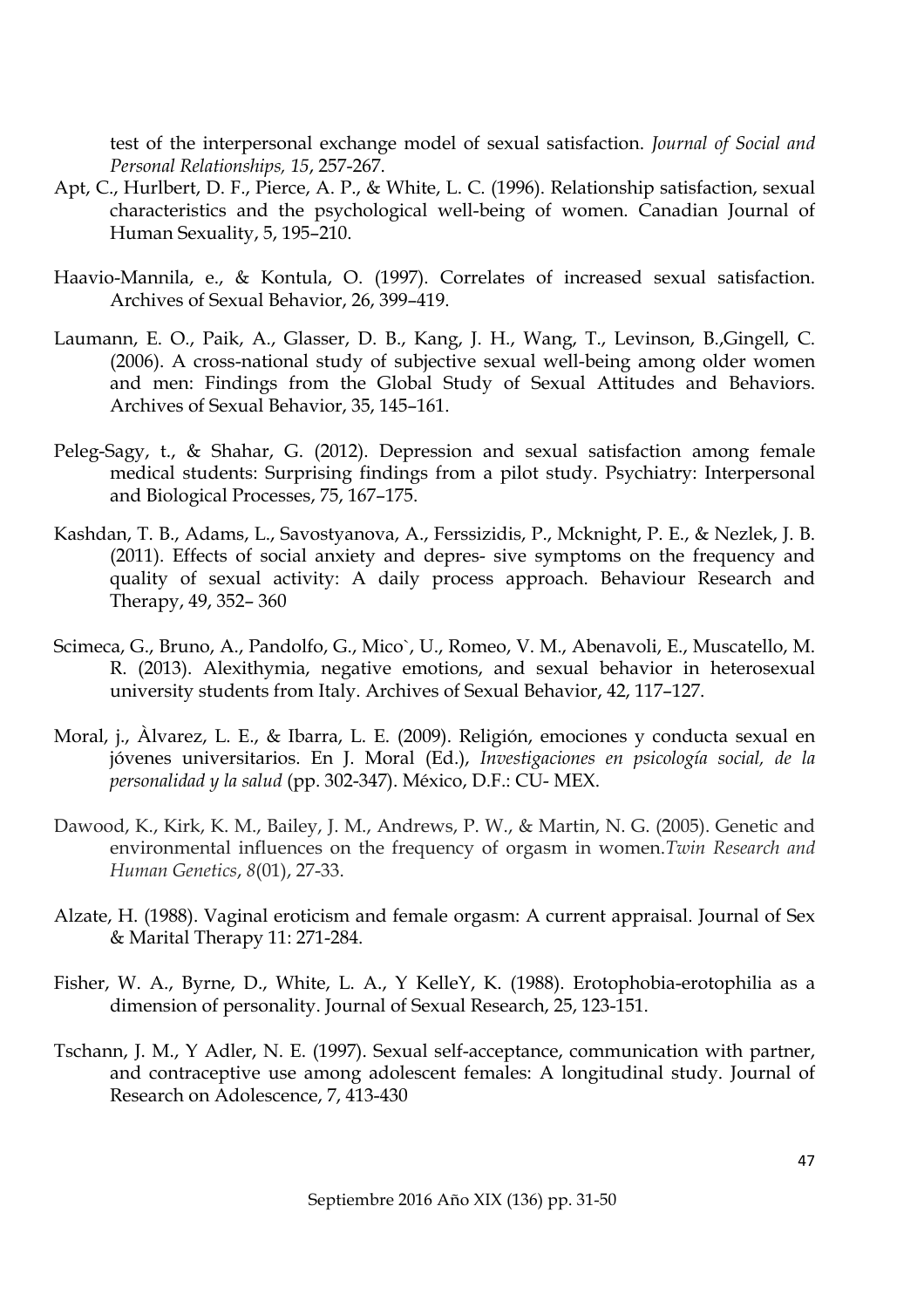- Escotet, Miguel A (1965, 1975, 1990, 2000, 2007). *Cuestionario Investigativo de la Personalidad - CIP (Personality Research Questionnaire) (15th editions)*. Barranquilla, Mexico: Ediciones Psicopedagógicas Latinoamericanas/ El Manual Moderno
- Hudson WW, Harrison DF Y Crosscup PC (1981). A short-form scale to measure sexual discord women. Journal of Sex Research, 17, 157-174.
- Crooks R Y Baur K (2000). Nuestra sexualidad. México, DF: International Thompson
- ley federal de protección de datos personales en posesión de los particulares. Cámara de Diputados del H. Congreso de la Unión. Secretaría General. Secretaría de Servicios Parlamentarios .Nueva Ley DOF 05-07-2010
- Reglamento de la ley federal de protección de datos personales en posesión de los particulares. Cámara De Diputados Del H. Congreso De La Unión. Secretaría General. Secretaría de Servicios Parlamentarios. Dirección General de Servicios de Documentación, Información y Análisis DOF 21-12-2011
- Laumann, E.O., Gagnon, J.H., Michael, R.T., and Michaels, S. (1994). The Social Organization of Sexuality. Sexual Practices in the United States. The University of Chicago Press, Chicago.
- Davidson, J. K., Darling, C.A., and Norton, L. (1995). Religiosity and the sexuality of women: Sexual behavior and sexual satisfaction revisited. The Journal of Sex Research 32: 235-243.
- Henderson, A. W., Lehavot, K., & Simoni, J. M. (2009). Ecological models of sexual satisfaction among lesbian/bisexual and heterosexual women. *Archives of Sexual Behavior, 38*, 50-65.
- Hurlbert, D. F., Apt, C., & Rabehl, S. M. (1993). Key variables to understanding female sexual satisfaction: An examination of women in nondistressed marriages. *Journal of Sex and Marital Therapy, 19,* 154-165.
- Higgins, J. A., Trussell, J., Moore, N. B., & Davidson, J. K. (2010). Virginity lost, satisfaction gained? Physiological and psychological sexual satisfaction at heterosexual debut*. Journal of Sex Research, 47*, 384-394.
- laumann, E., GAgnon, J.H., Michael, R.T., AND Michaels, S. (1994) The Social Organization of Sexuality: Sexual Practices in the United States. Chicago: University of Chicago Press (Also reported in the companion volume, Michael et al, *Sex in America: A Definitive Survey*,

Leitenberg, H., & Henning, K. (1995). Sexual fantasy. Psychological bulletin, 117(3), 469-496.

Liguori, al, Szasz, i. (1996) La investigación sobre sexualidad en México. PerinatolReprodHum 1996; 10(2) : 89-99